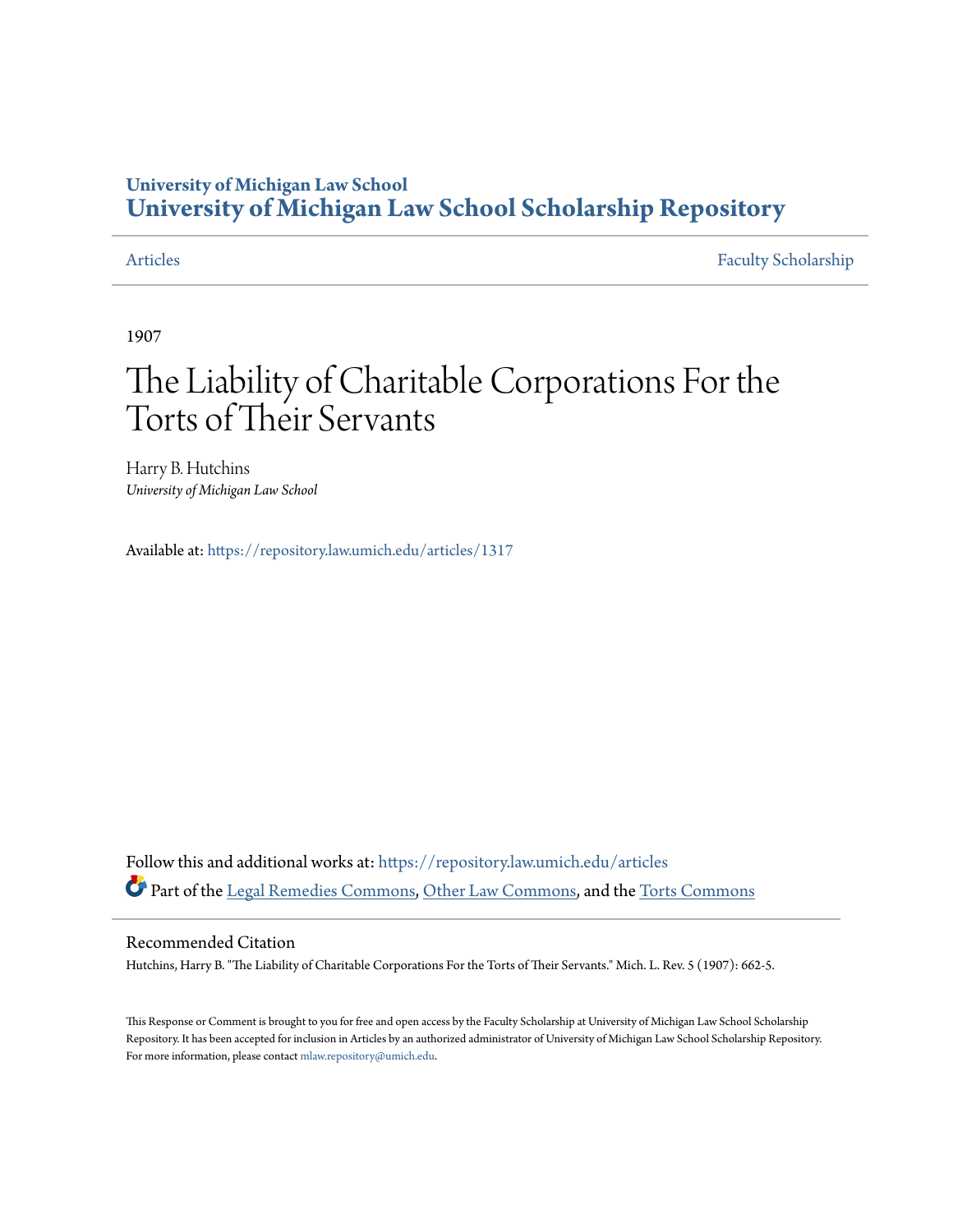## MICHIGAN **LAW** REVIEW

PURLISHED MONTHLY DURING THE ACADEMIC YEAR, EXCLUSIVE OF OCTOBER, BY THE **LAW FACULTY OF THE UNIVERSITY OF MICHIGAN**

**SUBSCRIPTION PRICE. \$2.50 PER YEAR.**

**35 CENTS PER NUMBER**

JAMES H. BREWSTER, Editor JOSEPH H. DRAKE, Acting Editor

HARRY B. HUTCHINS

**ADVISORY BOARD:**

VICTOR H. LANE HORACE L. WILGUS

*Editorial Assistants, appointed by the Faculty* **from** *the Class of 59o7:*

RALPH W. AIGLER, of Ohio. JOHN P. BARNES, of Pennsylvania. Roy **L. BLACE, of Indiana. IVAN E. CHAPMAN, of Michigan.** WILLIAM B. CLARK, of Wisconsin. ANSEL B. CURTISS, of Ohio. *FABIAN* B. **DODDS, of Michigan.** PALMER L. FALES, of Michigan. **,G.ORGE GARDNER, JR., of Colorado.** *CI.RR* M. **GUNDRY,** of Michigan.

WILLIAM E. HAYES, of Iowa. GusTAVE A. IVERSON, of Utah. **RAYMOND** *R.* **KENDSICX, of Michigan. .HUGH** T. **MARTIN,** of Illinois. **HzNRY** R. **ROACH, of Michigan.** T. **HARRY SLUSSxR, of Illinois. HUGO SONxENSCHIN, of Illinois.** FRED **L.** *WARNR,* of New York. THOS. V. WILLIAMS, of Michigan. JusTICE WILSON, of Ohio.

#### NOTE AND COMMENT

THE LIABILITY OV CHARITABLE CORPORATIoNs FOR *THE* TORTS Or **THEIR** SERVANTS.-This question was discussed quite fully in the last number of the REVIEW, pp. 552-559, under the title *Liability of Hospitals for the Negligence of their Physicians and Nurses,* particular attention being given to the reasons underlying the doctrine that charitable corporations are not liable for the negligence of their servants, provided proper care has been exercised in their selection, and to the limitations within which that doctrine should be confined. It was concluded that the true reason for the doctrine is not to be found, as many cases apparently hold, in the inviolability of trust funds, or, as some hold, in the exercise of a sound public policy, but rather in the contract relation which those who receive the benefits of the charity occupy toward such funds, and that the doctrine should be limited in its application to those who have expressly contracted that they will not hold the corporation liable for the negligence of its servants and those who, **by** accepting the benefits of the charity, impliedly contract that they will not, provided proper care **has** -been exercised in the selection of such servants. Among the cases cited in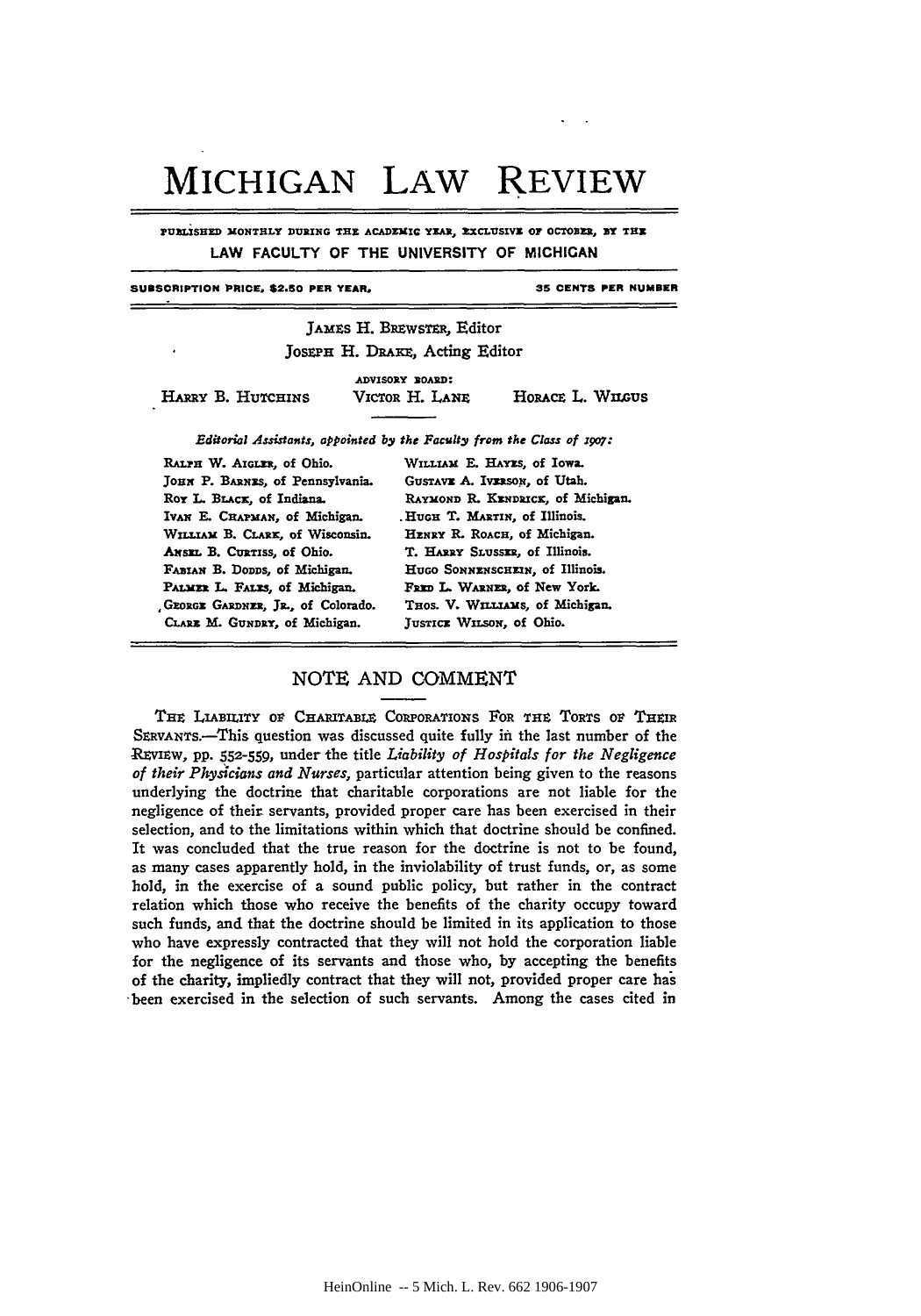support of the proposition that public charities are not liable for the negligence of servants on account of the inviolability of trust funds was that of *Downes v. Harper Hospital, ioi* Mich. **555,** 6o **N.** W. Rep. **42, 25** L. R. **A. 6o2,** 45 Am. St. Rep. 427. Apparently this case stood for that doctrine. At all events, it had been frequently cited as authority for the doctrine. But in the recent case of *Bruce v. Central Methodist Episcopal Church,* decided by the Michigan Supreme Court, March **5, i9o7,** and reported in **iio N.** W. Rep. ,95i, the *Downes Case* is distinguished and its apparent doctrine materially limited. The writer of the note in the last number of the REVIEW had not, at the time of its preparation, seen the case of *Bruce v. Central Methodist Episcopal Church,* and did not have the advantage of the excellent opinions filed therein, but it is quite apparent that they were inspired **by** the exhaustive opinion that inspired the note, namely, that of JUDGE LOWELL in Powers v. *Massachusetts Homaopathic Hospital,* 47 C. C. A. **122,** *io9* Fed. Rep. **294,** *65* L. R. **A. 372.**

In *Bruce v. Central Methodist Episcopal Church*, plaintiff brought his action for injuries received while he was at work for a contractor tinting the ceiling of defendant's church edifice, the injury being caused **by** the breaking of a scaffolding furnished **by** defendant and which was defective owing to defendant's negligence. It was claimed that the defendant was a public charitable organization and that, under the doctrine of the *Downes Case,* its funds could not be used to satisfy a judgment for the negligent acts of its servants. While recognizing defendant as a charitable organization and that it is the law that the funds of such an organization cannot be used ordinarily for purposes other than those contemplated **by** the founders, the court maintained that the immunity was limited to the cases of those who had been beneficiaries of the charity, the reason of the limitation being that when such parties accept the benefits of the charity, they enter into a relation **by** which they impliedly contract that they will assume the risks arising from the negligence of the servants of the charity, if due care has been exercised in the selection of such servants.

Commenting upon the *Downes Case*, JUSTICE CARPENTER in his opinion says: "There is this distinction between *Downes v. Harper Hospital* and this case, viz.: in the *Downes Case* plaintiff was a patient in defendant's hospital and, therefore, a beneficiary of the charitable trust administered **by** the hospital corporation, while in this case, he was an employee of defendant's contractor, and not a beneficiary of the trust administered **by** defendant. If we hold that the principle of the *Downes Case* applies to the case at bar, we must declare that that principle exempts a corporation administering a charitable trust from all liability for the torts of its agents, and as a corporation can act only **by** and through its agents, that it is exempt from all liability whatsoever for torts. What is the principle underlying the *Downes Case?* Does it exempt a corporation administering a charitable trust from all liability for torts? Those who answer this question in the affirmative cannot support their position **by** appealing to the reasoning of the opinion in that case. While that opinion says, 'the law jealously guards the charitable trust fund, and does not permit it to be frittered away **by** the negligent acts of those employed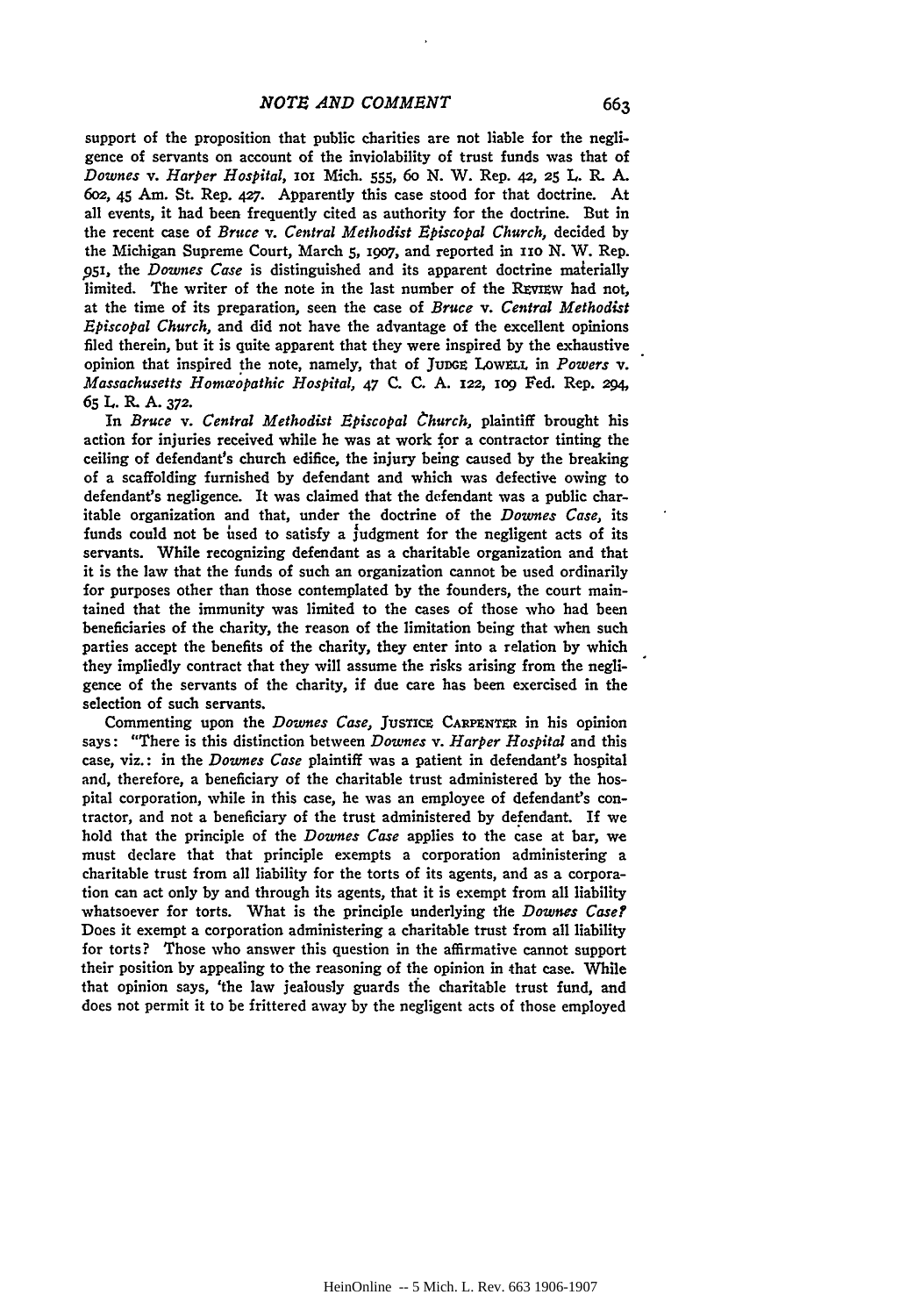in its execution,' the pith of its reasoning in my judgment is contained in the following words: 'It certainly follows that the fund cannot be indirectly diverted **by** the tortious or negligent acts of the managers of the fund, or their employes, though such acts result in damages to an innocent *beneficiary.* Those voluntarily accepting the benefit of the charity accept it upon this condition."

JUSTICE CARPENTER then proceeds to determine the true principle underlying the *Downes Case,* and after citing numerous authorities, continues:

"In the latest **of** these cases *(Powers v. Mass. Hoinuopathic Hospital)* the opinion is exhaustive and elaborate and discusses nearly all authoritiesit is held that the ground upon which liability is denied is that of assumed risk, the court saying: 'One who accepts the benefit of a public or of a private charity enters into a relation which exempts his benefactor from liability for the negligence of his servants in administering the charity; at any rate if the benefactor has used due care in selecting those servants.' If this is correct it is scarcely necessary to say that that principle has no application to the case at bar. Is it correct?

"The ground upon which liability is denied in nearly all the foregoing cases is that stated in the *Downes Case,* viz.: that it would thwart the purpose of the trust; that is, it would oppose the will of the founder of the trust to pay from the trust funds damages caused **by** an agent's torts. It is entirely logical to say that this will must be recognized **by** beneficiaries of the trust. It may justly be said that the benefit of the trust is extended to them and accepted **by** them upon the implied condition that they shall recognize that will.. By becoming beneficiaries they agree to recognize it. But I can see no ground upon which it may be held that the rights of those who are not beneficiaries of a trust can in any way be affected **by** the will of its founder. The rights of such persons are those created **by** the general laws, and the duty of those administering the trust to respect those rights are also created **by** general laws. The doctrine that the will of an individual shall exempt either persons or property from the operation of general laws is inconsistent with the fundamental idea of government. It permits the will of the subject to nullify the will of the people. Nor can I conceive any ground upon which a court can hold that effect can be given to that will when it relates to property devised or conveyed for the purpose of a charitable trust. Such a holding must rest upon the argument that the advantages reaped **by** the public from such trusts justify the exemption; that is, as applied to this case, the advantages to the public justify defendant's exemption from liability for wrongs done to individuals. If this argument is sound-and its soundness may be questioned, for there are those who will deny that the advantages to the public justify the wrong to the individual-it should be addressed to the legislative and not to the judicial department of the government. It is our duty as judges to apply the law. We have no authority to create exemptions or to declare immunity. **\* \* \* \* \* \* \* \* \* \***

"I conclude from this reasoning that corporations administering a charitable trust, like all other corporations, are subject to the general laws **of** the land, and cannot, therefore claim exemption from responsibility for the torts